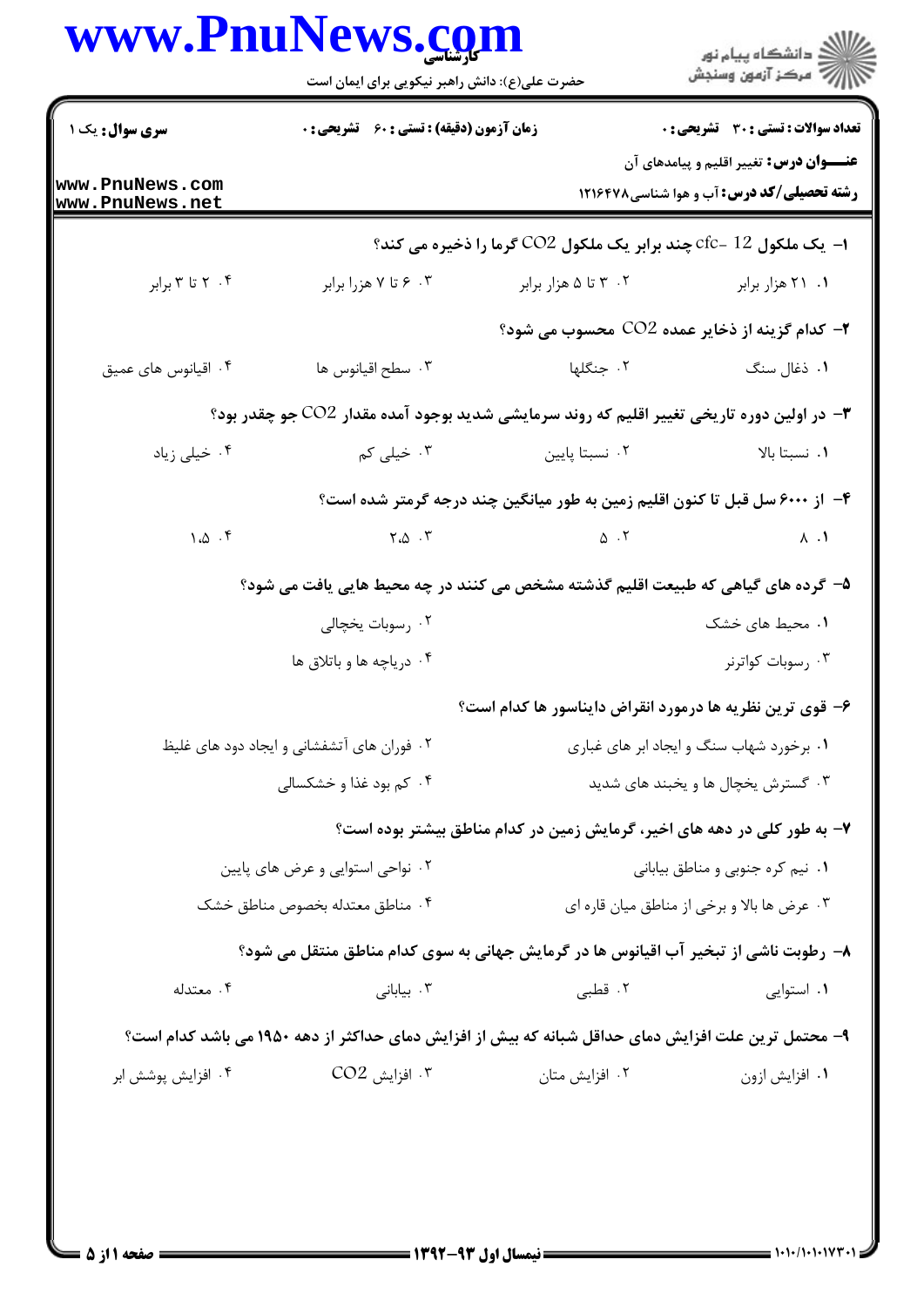|                                    | www.PnuNews.com<br>حضرت علی(ع): دانش راهبر نیکویی برای ایمان است | ≦ دانشڪاه پيام نور<br>ر∕ = مرکز آزمون وسنڊش                                                                    |  |
|------------------------------------|------------------------------------------------------------------|----------------------------------------------------------------------------------------------------------------|--|
| <b>سری سوال : ۱ یک</b>             | <b>زمان آزمون (دقیقه) : تستی : 60 ٪ تشریحی : 0</b>               | <b>تعداد سوالات : تستی : 30 - تشریحی : 0</b>                                                                   |  |
| www.PnuNews.com<br>www.PnuNews.net |                                                                  | <b>عنـــوان درس:</b> تغییر اقلیم و پیامدهای آن<br><b>رشته تحصیلی/کد درس:</b> آب و هوا شناسی1۲۱۶۴۷۸             |  |
|                                    |                                                                  | ∙ا− چنانچه به دلیل گرم شدن هوا جلبک های فتوسنتزی میکروسکوپی از بین بروند چه تغییری در مرجان ها به وجود می آید؟ |  |
| ۰۲ اسکلت مرجان ها تخریب می شود     |                                                                  | ۰۱ سفید شدن مرجان ها افزایش می یابد                                                                            |  |
| ۰۴ اهمیت مرجان ها کاهش می یابد     |                                                                  | ۰۳ از رشد مرجان ها جلوگیری می شود                                                                              |  |
|                                    |                                                                  | 11- افزایش ذرات سولفور در کدام بیماری انسان نقش دارد؟                                                          |  |
| ۰۴ تنفسی                           | ۰۳ عروقی                                                         | ۰۲ سرطان<br>۰۱ يرقان                                                                                           |  |
|                                    |                                                                  | ۱۲- گرمایش فصل بهار در نیمکره شمالی طی قرن بیستم ناشی از چیست؟                                                 |  |
|                                    | ۰۲ افزايش آلبيدو                                                 | ۰۱ افزایش گاز گلخانه ای                                                                                        |  |
|                                    | ۰۴ کاهش پوشش برف                                                 | ۰۳ کاهش پوشش ابر                                                                                               |  |
|                                    |                                                                  | ۱۳- افزایش بارش ناشی از گرمایش گلخانه ای چه تاثیری در جذب CO2 اقیانوس ها دارد؟                                 |  |
| ۰۴ کاهش                            | ۰۳ افزایش                                                        | ۰۲ اندکی کاهش<br>۰۱ افزایش نسبی                                                                                |  |
|                                    |                                                                  | ۱۴– تغییر اقلیم چه تاثیری بر جریان رودخانه های بخشهای صحرایی آفریقا داشته است؟                                 |  |
|                                    | ٢. باعث كاهش جريان شده است                                       | ٠١ باعث نوسانات شديد جريان شده است                                                                             |  |
|                                    | ۰۴ باعث بی نظمی جریان شده است                                    | ٠٣ باعث افزايش جريان شده است                                                                                   |  |
|                                    |                                                                  | ۱۵– تغییر اقلیم چه اثری بر دریاچه های کانادای مرکزی خواهد داشت؟                                                |  |
| ۰۲ دما سطح آب را کاهش خواهد داد    |                                                                  | ٠١ سطح آب افزايش خواهد يافت                                                                                    |  |
|                                    | ۰۴ فیتوپلانکتون های آن از بین خواهند رفت                         | ۰۳ شوری آن اضافه خواهد شد                                                                                      |  |
|                                    |                                                                  | ۱۶- افزایش گرد و غبار ناشی از تغییر اقلیم چه تاثیری در دما خواهد گذاشت؟                                        |  |
|                                    |                                                                  | ۰۱ باعث کاهش دما از طریق جلوگیری از تابش خورشید می شود                                                         |  |
|                                    |                                                                  | ۰۲ باعث افزایش دما از طریق جذب امواج مادون قرمز می شود                                                         |  |
|                                    |                                                                  | ۰۳ باعث افزایش دما از طریق جذب مستقیم تابش خورشید می شود                                                       |  |
|                                    |                                                                  | ۰۴ باعث کاهش دما از طریق پخش انرژی خورشید می شود                                                               |  |
|                                    |                                                                  | <b>۱۷- افزایش CO2 جو چه تاثیری در رشد گیاهان دارد؟</b>                                                         |  |
|                                    | ۰۲ رشد گیاهان را افزایش می دهد                                   | ۰۱ رقابت بین گونه های را کاهش می دهد                                                                           |  |
|                                    | ۰۴ تاثیر عمده ای بر رشد گیاهان ندارد                             | ٠٣ باعث كاهش رشد گياهان مي شود                                                                                 |  |

 $\blacksquare$ 

 $= 1.1 - (1.1.14)$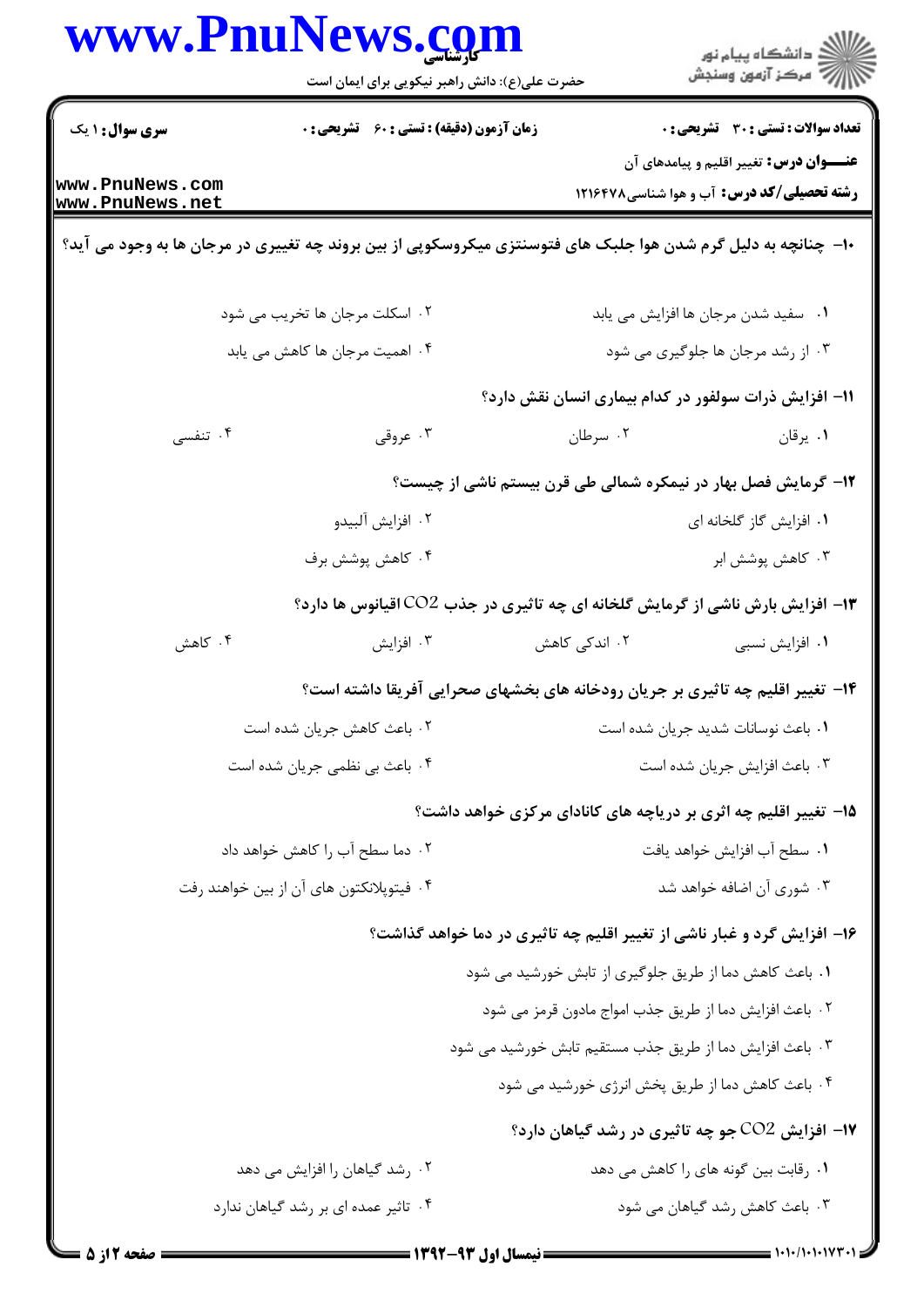|                                    | www.PnuNews.com<br>حضرت علی(ع): دانش راهبر نیکویی برای ایمان است | ڪ دانشڪاه پيام نور<br>پ <sup>ر</sup> مرڪز آزمون وسنڊش                                              |
|------------------------------------|------------------------------------------------------------------|----------------------------------------------------------------------------------------------------|
| <b>سری سوال : ۱ یک</b>             | <b>زمان آزمون (دقیقه) : تستی : 60 ٪ تشریحی : 0</b>               | <b>تعداد سوالات : تستی : 30 ٪ تشریحی : 0</b>                                                       |
| www.PnuNews.com<br>www.PnuNews.net |                                                                  | <b>عنـــوان درس:</b> تغییر اقلیم و پیامدهای آن<br><b>رشته تحصیلی/کد درس:</b> آب و هوا شناسی1۲۱۶۴۷۸ |
|                                    |                                                                  | ۱۸- کشاورزی نوین چه نقشی در انتشار گاز های گلخانه ای دارد؟                                         |
|                                    | ۰۲ باعث افزایش مصرف سوخت می شود                                  | ۰۱. باعث کاهش گاز CO2 می شود                                                                       |
|                                    | ۰۴ باعث کاهش گاز متان می شود                                     | ۰۳ باعث افزایش گاز های گلخانه ای می شود                                                            |
|                                    |                                                                  | ۱۹– مهمترین عامل انتشار گاز متان چیست؟                                                             |
| ۰۴ شاليزار ها                      | ۰۳ علفزار ها                                                     | ۰۲ پرورش ماهی<br>۰۱ دامپروری                                                                       |
|                                    |                                                                  | +۲- یکی از مهمترین مکانیسم های کاهش اثرات منفی تغییر اقلیم بر تولید محصولات کشاورزی کدام است؟      |
|                                    | ۲. کاهش گونه های گیاهی                                           | ۰۱ افزایش طول ریشه گیاهان                                                                          |
|                                    | ۰۴ افزایش سطح برگ ها                                             | ۰۳ سازگاری بالقوه گیاهان                                                                           |
|                                    |                                                                  | <b>۲۱</b> - کدامیک در ارتباط با تاثیر تغییر اقلیم بر محیط های دریایی و اقیانوسی صحیح نیست؟         |
|                                    |                                                                  | ۰۱ سبب افزایش حلالیت گاز های گلخانه ای می شود                                                      |
|                                    |                                                                  | ۰۲ سبب افزایش تبخیر آب می شود                                                                      |
|                                    |                                                                  | ۰۳ فعالیت های زیست -زمین و شیمیایی را تغییر میدهد                                                  |
|                                    |                                                                  | ۰۴ پراکنش جمعیت و زیستگاه پلانکتون های دریایی را تغییر می دهد                                      |
|                                    |                                                                  | 22- نسبت بین بالا آمدن آب دریا های شنی با از دست رفتن ساحل چقدر است؟                               |
| ۰۴ یک به ۱۰۰                       | ۰۳ یک به ۱۰                                                      | ۰۲ یک به ۵۰<br>۰۱ یک به ۵                                                                          |
|                                    |                                                                  | <b>۲۳</b> - گرمایش جهانی چه اثری بر جذب CO2 در اقیانوس گذاشته است؟                                 |
|                                    | ۰۲ در برخی مناطق باعث افزایش آن شده                              | ٠١. باعث افزايش آن در مناطق قطبي شده است                                                           |
|                                    | ۰۴ باعث کاهش آن شده                                              | ۰۳ باعث افزايش آن شده                                                                              |
|                                    |                                                                  | ۲۴– تغییرات پیش بینی شده تغییر اقلیم بر روی اکوسیستم های دریایی شامل کدام گزینه نیست؟              |
|                                    |                                                                  | ۰۱ افزایش باروری و تغییر پراکنش ماهی ها و پستانداران دریایی                                        |
|                                    |                                                                  | ٠٢ افزايش تنش دمايي بر جوامع زيستي                                                                 |
|                                    |                                                                  | ۰۳ تغییر توزیع جغرافیایی وضعیت گونه ها                                                             |
|                                    |                                                                  | ۰۴ تغيير فراواني جمعيت پلانكتون ها                                                                 |
|                                    |                                                                  |                                                                                                    |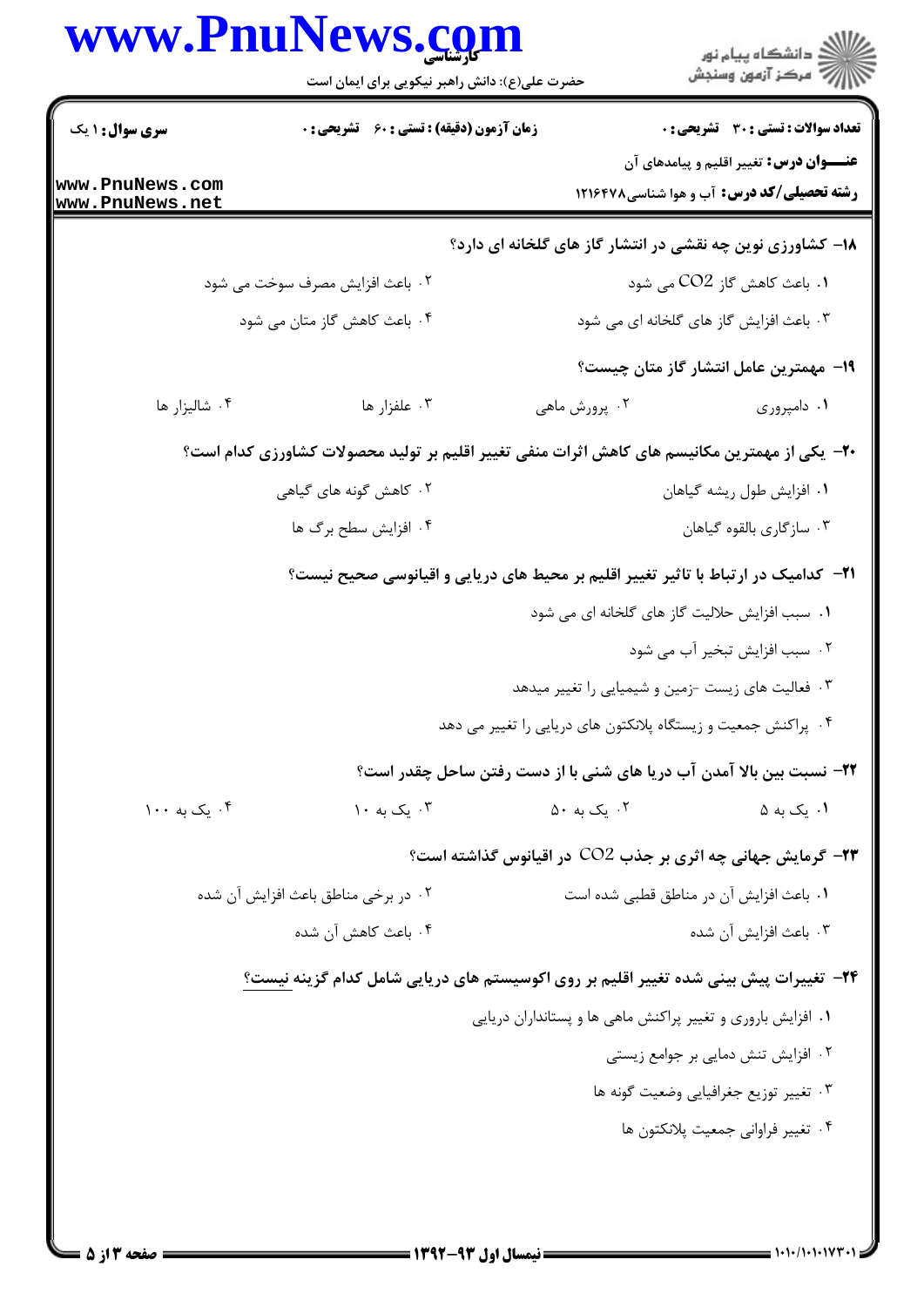| حضرت علی(ع): دانش راهبر نیکویی برای ایمان است<br><b>زمان آزمون (دقیقه) : تستی : 60 ٪ تشریحی : 0</b><br><b>سری سوال :</b> ۱ یک | ِ<br>∭ دانشڪاه پيام نور<br>∭ مرڪز آزمون وسنڊش<br>تعداد سوالات : تستي : 30 ٪ تشريحي : 0<br>عنـــوان درس: تغییر اقلیم و پیامدهای آن<br><b>رشته تحصیلی/کد درس:</b> آب و هوا شناسی1۲۱۶۴۷۸<br>۲۵− کدام گزینه زیر جزء تاثیرات منفی محیطی ناشی از افزایش تقاضای الکتریسته <u>نخو</u> اهد بود؟<br>٠١. افزايش تقاضاي آب<br>۰۲ افزایش کاربری زمین<br>۰۳ کاهش تولیدات کشاورزی<br>۰۴ کاهش کیفیت هوا<br>۲۶- رویدادهای حدی اقلیمی ممکن است کدام هزینه را بطور چشمگیری افزایش دهد؟<br>۰۱ حمل و نقل و ترافیک |
|-------------------------------------------------------------------------------------------------------------------------------|----------------------------------------------------------------------------------------------------------------------------------------------------------------------------------------------------------------------------------------------------------------------------------------------------------------------------------------------------------------------------------------------------------------------------------------------------------------------------------------------|
| www.PnuNews.com                                                                                                               |                                                                                                                                                                                                                                                                                                                                                                                                                                                                                              |
|                                                                                                                               |                                                                                                                                                                                                                                                                                                                                                                                                                                                                                              |
| www.PnuNews.net                                                                                                               |                                                                                                                                                                                                                                                                                                                                                                                                                                                                                              |
|                                                                                                                               |                                                                                                                                                                                                                                                                                                                                                                                                                                                                                              |
|                                                                                                                               |                                                                                                                                                                                                                                                                                                                                                                                                                                                                                              |
|                                                                                                                               |                                                                                                                                                                                                                                                                                                                                                                                                                                                                                              |
|                                                                                                                               |                                                                                                                                                                                                                                                                                                                                                                                                                                                                                              |
|                                                                                                                               |                                                                                                                                                                                                                                                                                                                                                                                                                                                                                              |
|                                                                                                                               |                                                                                                                                                                                                                                                                                                                                                                                                                                                                                              |
|                                                                                                                               |                                                                                                                                                                                                                                                                                                                                                                                                                                                                                              |
|                                                                                                                               |                                                                                                                                                                                                                                                                                                                                                                                                                                                                                              |
|                                                                                                                               | ۰۲ آموزش و پژوهش                                                                                                                                                                                                                                                                                                                                                                                                                                                                             |
|                                                                                                                               | ۰۳ حق مسکن                                                                                                                                                                                                                                                                                                                                                                                                                                                                                   |
|                                                                                                                               | ۰۴ حق بیمه                                                                                                                                                                                                                                                                                                                                                                                                                                                                                   |
|                                                                                                                               | ۲۷– تنش شدید دمایی وضعیت کدام بیماران را تشدید خواهد کرد؟                                                                                                                                                                                                                                                                                                                                                                                                                                    |
| ۰۲ مغزی – عروقی – کلیوی- دیابت- ام اس ویرقانی                                                                                 | ٠١ عروقي- سرطاني - تنكي نفس - سينه پهلو و آنفلو آنزا                                                                                                                                                                                                                                                                                                                                                                                                                                         |
| ۰۴ مغزی – عروقی-کلیوی –سرطانی- دیابت                                                                                          | ۰۳ عروقي- ديابت-تنگي نفس- سينه پهلو و آنفلوآنزا                                                                                                                                                                                                                                                                                                                                                                                                                                              |
|                                                                                                                               | <b>۲۸- کدام بیماری به شرایط اقلیمی حساس است؟</b>                                                                                                                                                                                                                                                                                                                                                                                                                                             |
|                                                                                                                               | ٠١. يرقان                                                                                                                                                                                                                                                                                                                                                                                                                                                                                    |
|                                                                                                                               | ٠٢ مالاريا                                                                                                                                                                                                                                                                                                                                                                                                                                                                                   |
|                                                                                                                               | دیابت $\cdot$ ۳                                                                                                                                                                                                                                                                                                                                                                                                                                                                              |
|                                                                                                                               | ۰۴ کلیوی                                                                                                                                                                                                                                                                                                                                                                                                                                                                                     |
|                                                                                                                               | ۲۹- در ایالات متحده، بزرگترین منبع بالقوه و منحصر به فرد انرژی ارزان و قابل دسترسی چیست؟                                                                                                                                                                                                                                                                                                                                                                                                     |
|                                                                                                                               | ۰۱ انرژی خورشید                                                                                                                                                                                                                                                                                                                                                                                                                                                                              |
|                                                                                                                               | ۰۲ انرژی هسته ای                                                                                                                                                                                                                                                                                                                                                                                                                                                                             |
|                                                                                                                               | ۰۳ استفاده کارآمد                                                                                                                                                                                                                                                                                                                                                                                                                                                                            |
|                                                                                                                               | ۰۴ انرژی باد                                                                                                                                                                                                                                                                                                                                                                                                                                                                                 |